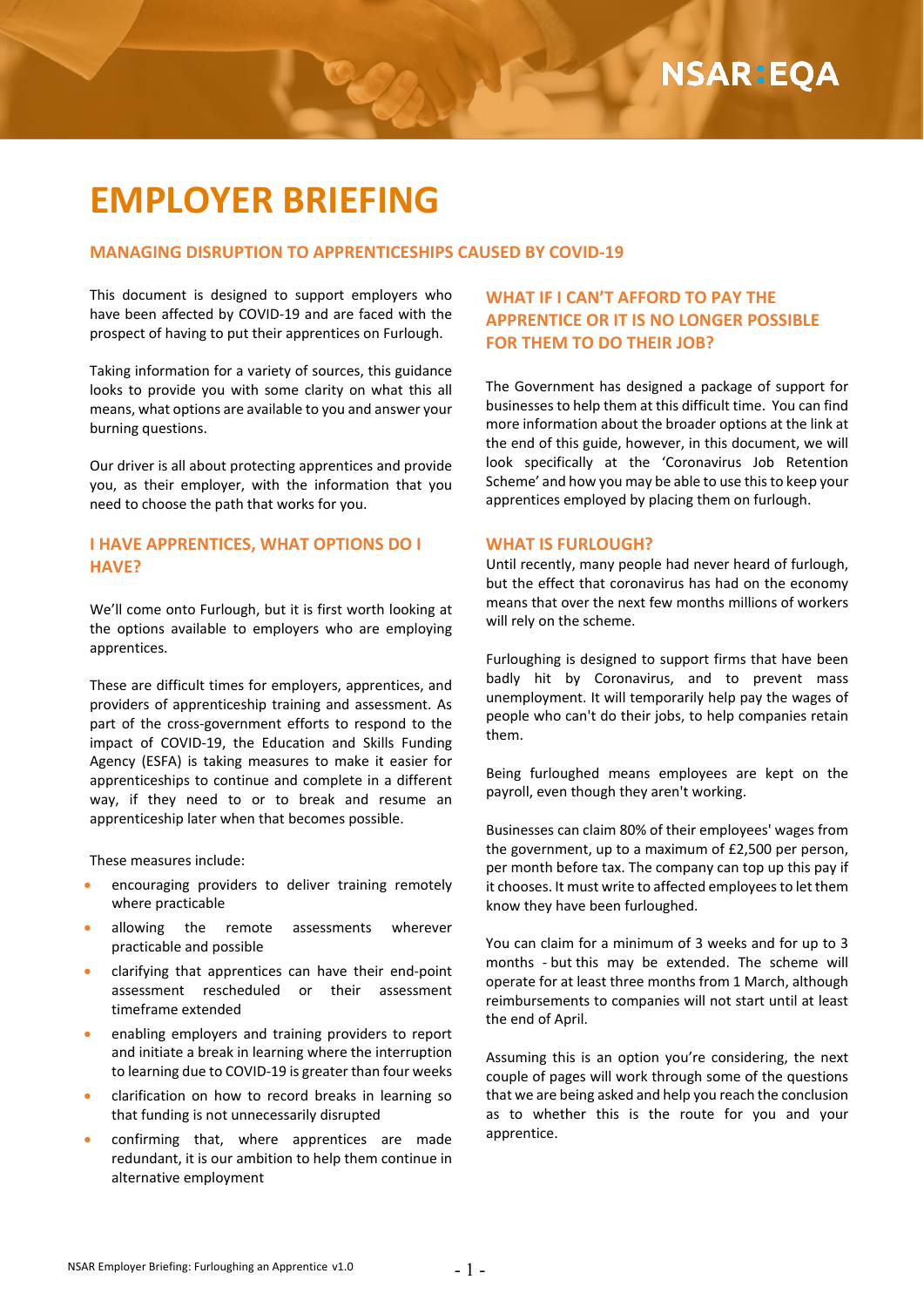#### **WHAT HAPPENS FOR AN APPRENTICE BEING FURLOUGHED? CAN THEY CONTINUE TRAINING?**

Yes, they can, however… where apprentices are furloughed (granted a leave of absence), are placed on unpaid leave, or where the nature of their employment changes and no longer supports their apprenticeship, the apprentice, employer and training provider should, in the first instance, consider whether a break in learning would be appropriate.

The other important thing to note here is that furloughed apprentices should not be working in any capacity that will provide services to or generate revenue for, or on behalf of your organisation. (They're free to volunteer elsewhere if they wish.)

#### **WHY WOULD I CONSIDER A BREAK IN LEARNING?**

Because of illness, caring responsibilities, and operational disruption, apprentices may be unable to attend training, and training providers may be unable to deliver training over the coming weeks or months. This disruption could be a result of:

- A temporary need within your business to redeploy apprentices to different roles
- the apprentice being unable to continue due to illness or self-isolation, or challenges getting to their place of employment or location for training provision, or,
- for a training provider, this might be necessary due to challenges in providing training or assessment due to staff absences or closure of facilities

#### **I NEED THE APPRENTICE TO TAKE A BREAK IN LEARNING, WHAT DO I NEED TO DO?**

Thankfully, apprenticeship funding rules already make provision for disruption in learning. Funding rules currently state that a break in learning must be initiated by the apprentice. Employers and training providers can now, temporarily, also report and initiate a break in learning where the interruption to learning is greater than 4 weeks.

If the break is less than 4 weeks, neither the employer nor the training provider needs to report the interruption, the enddate for the apprenticeship remains the same and there is no change to the payment of funding. If the break is going to be more than 4 weeks, employers and/or training providers must report a formal break in learning. It's important to note here that, where a break in learning is reported, the payment of funding to the training provider will be suspended for the duration of the break in learning.

For a break in learning greater than 4 weeks that begins on or after 1 April:

- the training provider should report this in their April ILR submission, or in the month in which the break of learning commenced.
- the apprenticeship should be 'paused' by the employer through the apprenticeship service at the point the break in learning begins. The employer should not 'stop' the apprenticeship through the apprenticeship service as this will prevent it from resuming subsequently.

When the apprentice, training provider and employer are all ready for the apprenticeship to resume (after the COVID-19 pause), training providers should update their ILR data in line with section 5.4 in the training provider support manual, to ensure accurate recording and earnings calculations. Training providers will not receive funding payments for apprentices during a break in learning.

For the avoidance of doubt, during breaks in learning it is not necessary for apprentices to comply with the minimum of 20% off-the-job training requirement. When the break in learning ends and training resumes, the 20% off-the-job training requirement will apply over the remaining amended duration of the apprenticeship.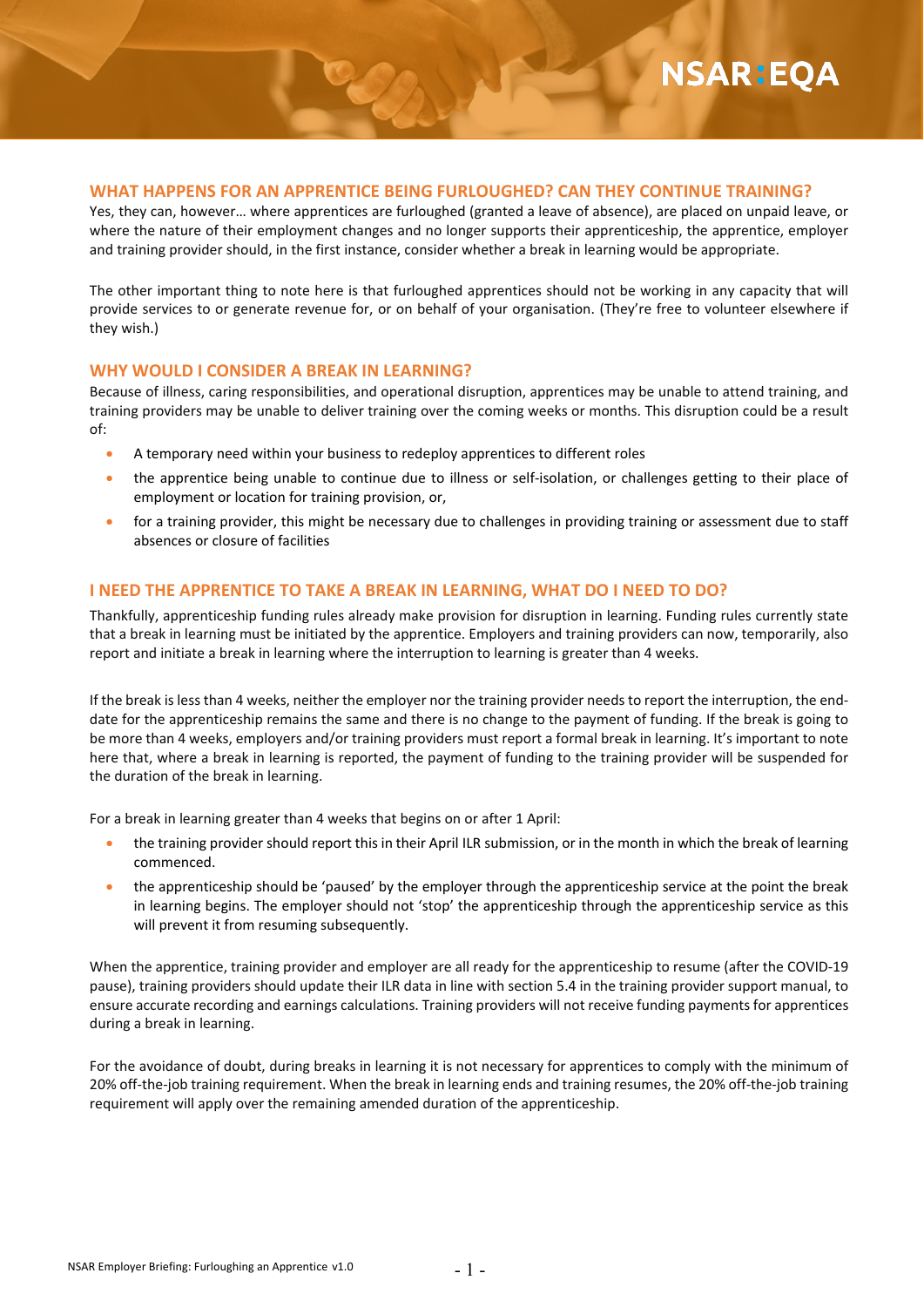# **THE APPRENTICE CAN CONTINUE TRAINING IN THEORY, BUT HOW IS THIS POSSIBLE WITH ALL OF THE SELF-ISOLATION RESTRICTIONS IN PLACE?**

You're encouraged to make use of distance-learning wherever possible and practical to do so. This is applicable where you employ and apprentice who is needing to self-isolate, has to take care of a family member, because you have had to enforce a 'work from home' policy or because the classroom provision has been withdrawn.

Where you were delivering via classroom provision to a cohort, you might now deliver one-to-one via a remote platform, or you might shift more delivery to supported self-study platforms, or a mix of both. There is no restriction on how you determine to continue an apprentice's learning. Speak to your provider about the art of the possible here.

#### **DO I HAVE TO PAY THE APPRENTICE WHEN THEY UNDERTAKE TRAINING WHILST ON FURLOUGH?**

Yes, they must be paid at least the Apprentice NLW/NMW for their age for the time spent training, even if this is more than the 80% of their wage that is subsidised. You may want to consider the 20% top-up to their wages if they can l continue to study at home as this would cover the NMW/NLW guidelines.

#### **WHAT IF THE APPRENTICE IS ON SICK LEAVE?**

If the apprentice is on sick leave, they should be getting Statutory Sick Pay (SSP), but they can be furloughed after this.

### **WHAT DO I DO IF I THINK AN APPRENTICE IS NOT WELL ENOUGH TO WORK (ESPECIALLY IN A HEALTH SETTING)?**

Employers should follow the government's guidance for employers and businesses on coronavirus (COVID-19) [https://www.gov.uk/government/publications/guidance-to-employers-and-businesses-about-covid-19/guidance-for](https://www.gov.uk/government/publications/guidance-to-employers-and-businesses-about-covid-19/guidance-for-employers-and-businesses-on-coronavirus-covid-19)[employers-and-businesses-on-coronavirus-covid-19](https://www.gov.uk/government/publications/guidance-to-employers-and-businesses-about-covid-19/guidance-for-employers-and-businesses-on-coronavirus-covid-19)

#### **DOES THE 20% OFF THE JOB REQUIREMENT STILL APPLY?**

Yes, all apprentices MUST have undertaken at least 20% off-the-job training by the time they reach the end of their programme. The college and employer, along with the apprentice, need to agree on what that delivery plan looks like and how it is delivered. That plan needs to be revisited and revised as necessary at each review.

You may find that some learners are now able to undertake more training than was originally planned, others much less, or possibly even none. Whatever changes need to be made to the volume of off-the-job study, the nature of that study, etc. should be noted in the revised delivery plan that should be 'signed' off by all three parties. You should also consider the impact on the calculation of 20% off-the-job of the changes in learning AND the changes in working pattern. Furloughed apprentices, whilst employed will be employed for a number of weeks with no contracted hours for example.

# **DUE TO BUSINESS CONTINUITY MEASURES, ALL STAFF NEED TO BE AVAILABLE AT THEIR USUAL PLACE OF WORK. HOW CAN MY APPRENTICES CONTINUE THEIR LEARNING?**

If your apprentices are unable to attend their scheduled learning events, there are several options available to you:

- apprentices could engage in digital or distance learning at a convenient time within their agreed working hours
- they could be offered additional on-site mentor support
- they could take a short pause in their learning of fewer than four weeks while still completing by their planned end-date
- they could take a formal break in the learning of 4 weeks or more and re-calculate the planned end-date upon their return to learning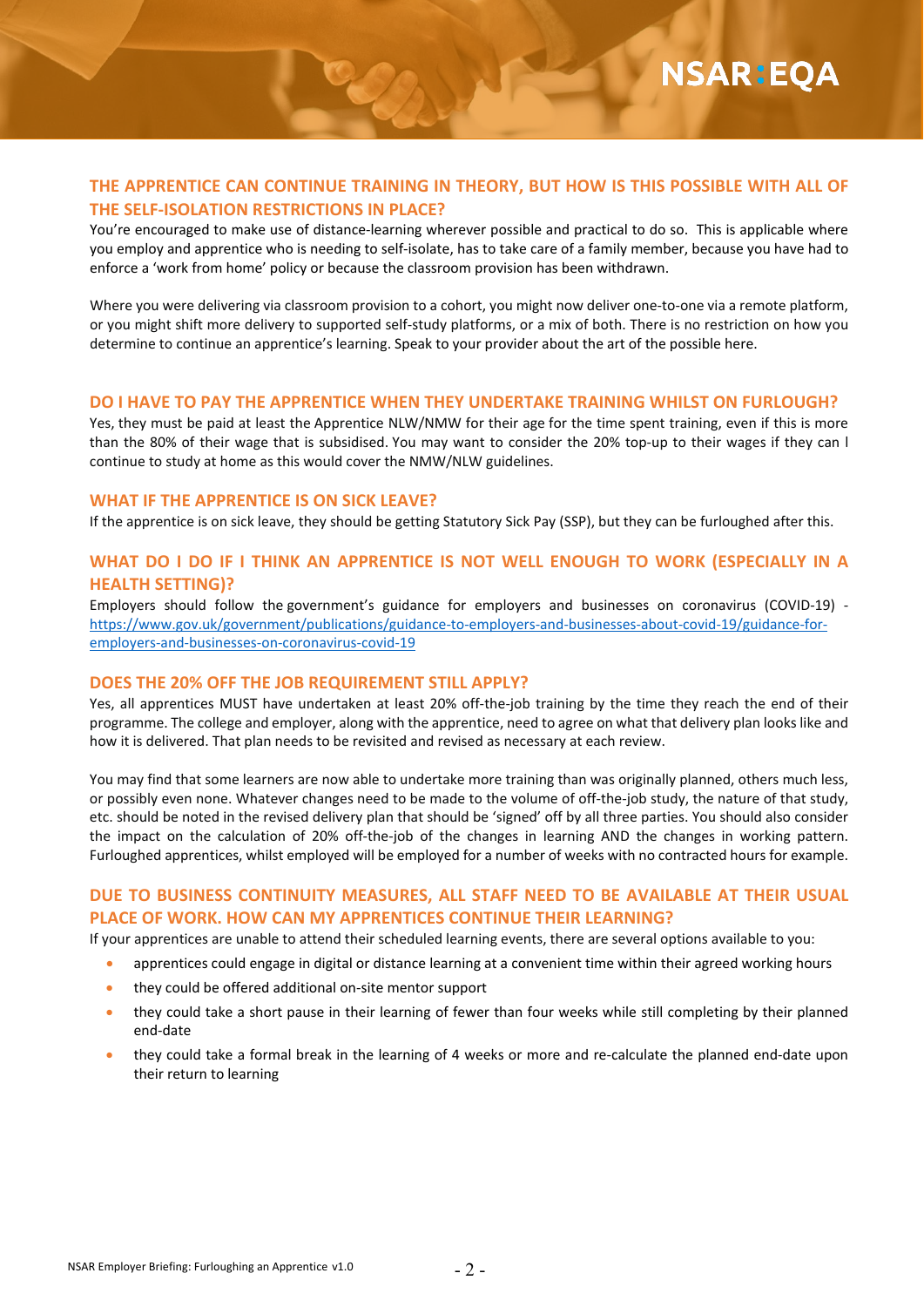# **I AM HAVING TO MOVE STAFF INTO DIFFERENT AND/OR BUSINESS CRITICAL ROLES THAT AREN'T RELATED TO THEIR APPRENTICESHIP. WHAT HAPPENS TO THEIR APPRENTICESHIP?**

In this case, you'll need to the apprentice will need to take a break in learning. If that move becomes permanent, you should look to see which alternative apprenticeship your apprentice can transfer to.

# **CAN I RELEASE THE 20% COMPLETION PAYMENT EARLY, THAT WOULD NORMALLY BE WITHHELD UNTIL THE END OF APPRENTICESHIP TRAINING, TO MANAGE CASH FLOW CHALLENGES?**

No, Government policy does not allow payment for services in advance of delivery.

# **SHOULD EMPLOYERS USE THE 'STOP' OR 'PAUSE' APPRENTICE FACILITY IN THE APPRENTICESHIP SERVICE?**

In circumstances related to COVID-19, employers should use the 'Pause' function in the service. You must only use the 'Stop' function when you are certain that training will not resume at any point. Using 'Pause' will stop payments temporarily and allow both you, as the employer, and the apprentice to resume the apprenticeship at a later date. The Government is currently reviewing options to simplify the process of re-starting apprentices on the service, including to facilitate a transfer to a different apprenticeship or employer.

#### **WHAT ABOUT THE ASSESSMENT, CAN THAT GO AHEAD?**

Yes, however as with the Training guidelines, a break in learning should be considered in the first instance. Where an assessment method requires face to face engagement, this can be conducted remotely, subject to the following conditions:

- arrangements are cleared in advance by the EQA provider (EQAP)
- the apprentice's identity is verified
- remote tests are supervised by an appropriately trained invigilator or assessor:
	- $\circ$  who has the necessary qualifications, training or experience
	- $\circ$  who has not been involved in the training, preparation or line management of the apprentice
- appropriate technology and systems are in place
- the impact that remote assessment may have on apprentices is to be taken into consideration, to ensure a fair and reliable assessment of occupational competence

Where alternatives are not appropriate, a pause and rescheduling might be the only action. An extension of 12 weeks is allowable for those Endpoint Assessment Plans (EPA)where a time limit is specified from gateway to EPA. It is to be logged on and shared with EQAPs in a timely manner.

#### **HOW DO WE DEAL WITH ASSESSMENTS THAT INCLUDE AN OBSERVATION IN THE WORKPLACE?**

You should speak as your provider to speak to the EQA provider for the standard as they will be able to support with the art of the possible. These elements of the EPA will, however, need to be rescheduled if they cannot be undertaken remotely. If the assessment timeframe needs to be extended beyond what is allowed in the assessment plan, the EPAO should seek agreement from the EQAP. Where a specified assessment method for a specific standard might be adjusted, without threatening safety, and in a manner in which it meets the original intent, EPAOs should discuss this option with their EQAP, who may refer it to the Institute for Apprenticeships and Technical Education for authority.

The substitution of assessment methods is not considered appropriate at this time. With the prior authorisation from the EQAP, assessments may be conducted in an appropriate simulated environment, such as a training facility.

### **IF THE CURRENT SITUATION CONTINUES FOR A WHILE, COULD THE APPRENTICESHIP BE AWARDED WITHOUT THE END-POINT ASSESSMENT?**

This is not an option at the current time. End-point assessment organisations (EPAO) are however being encouraged to advise the ESFA if they are cancelling or postponing EPAs so that the impact can be monitored. Speak to your EPAO about raised this is it looks like you are going to have to cancel or postpone the assessment for one of your apprentices.